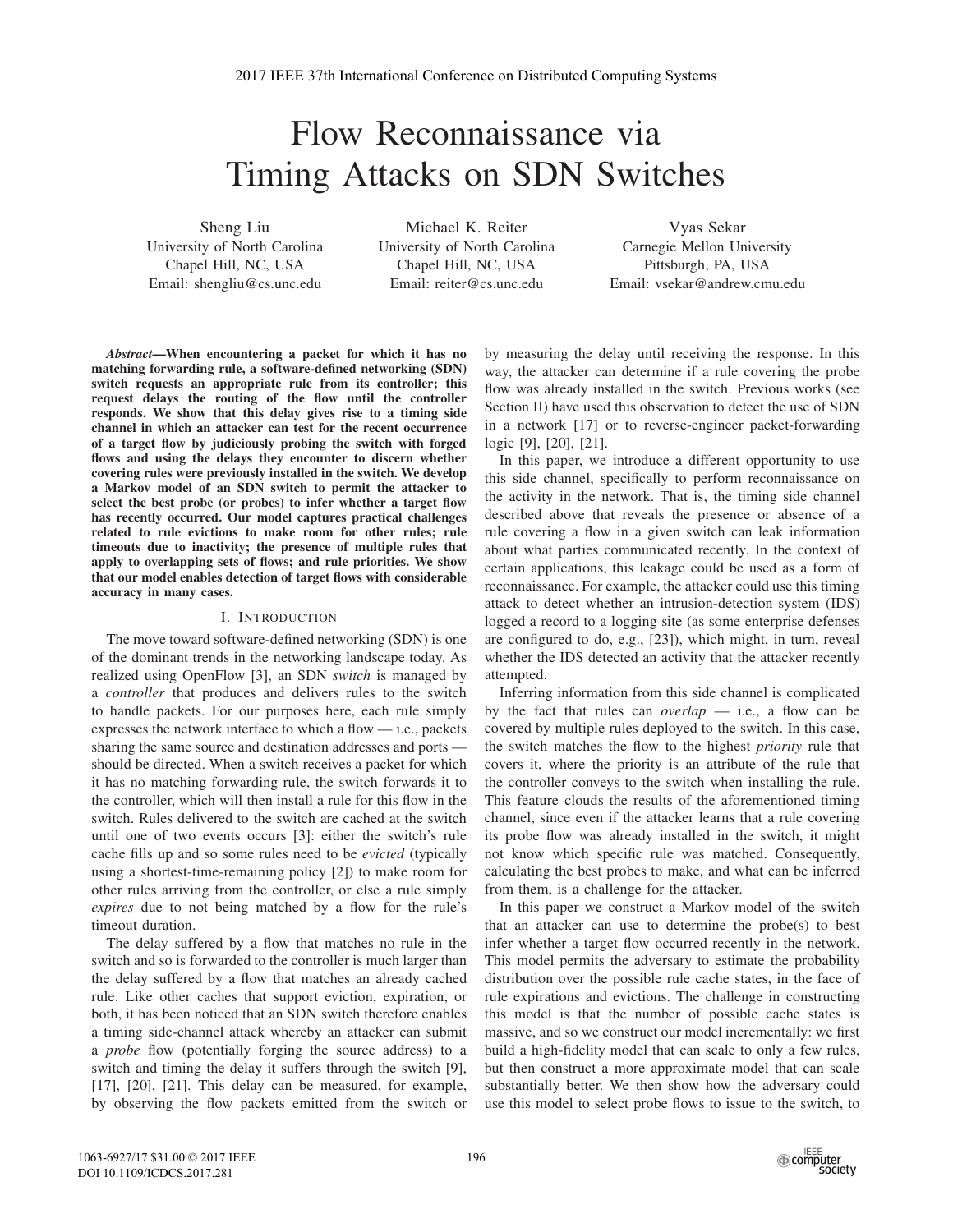infer the most that it can about whether a target flow occurred recently.

To make our model(s) concrete, we detail the attacker's calculations under the assumption that each flow's occurrence is Poisson distributed. We allow the attacker knowledge of estimates of the Poisson parameters for flows in the network, as well as knowledge of the rule set from which the controller selects rules to deploy to the switch. This rule set might be exposed to the attacker through previous compromises in the network and might even be released voluntarily (e.g., as Stanford University has [13]). Similarly, the Poisson parameters could be inferred through previous compromises of flow logs or simply through knowledge of the roles of various machines in the network.

Using Mininet [1] and the Ryu controller [4], we illustrate that our model can substantially improve flow-level reconnaissance via timing side channels over what the attacker could accomplish with naive attacks alone (i.e., using the target flow itself as the probe). In the context of rule sets and flow rates for which a side-channel-based detector is possible, our model improves the accuracy of these attacks in our tests by only  $\sim$  2% on average. However, for certain subclasses of rule sets and flow rates, this improvement can grow to 23% or more, yielding an average accuracy approaching 85%, when naive attacks barely reach 62% accuracy. And, because our model permits the attacker to choose the best probe flows to attempt from among those probes that are viable for him, our model enables the attacker to accomplish near-optimal inference even when using sub-optimal (but still possible) probes.

To summarize, our contributions are as follows:

- We introduce flow reconnaissance attacks using timing side channels arising from the reactive operation of SDN switches. To our knowledge, this paper is the first attempt to leverage this timing side channel to perform flow reconnaissance in an SDN network.
- We construct a Markov model of an SDN switch to estimate the switch-rule distribution, and propose a method by which the adversary can use this distribution to select an optimal probe. Our model captures complexities related to rule eviction, expiration, and priorities.
- Through experiments on Mininet, we demonstrate that our proposed model can enable reconnaissance attacks that, in some cases, are substantially more accurate than naive flow reconnaissance attacks.

## II. RELATED WORK

Timing attacks on SDN networks of the type that motivates our work were first considered by Shin and Gu [17], who proposed fingerprinting network forwarding logic by observing different response times of exchanged packets. Cui et al. [9] implemented this attack on a real-world testbed and presented a countermeasure by delaying the first few packets of a flow. Sonchack et al. [20] demonstrated a more sophisticated inference attack that an adversary can use to time the controller even if the injected packets do not induce a reply message. John et al. [21] extended the work of Sonchack et al. and

explored attacks to infer host communication patterns, ACL entries, and network monitoring. However, none of these works take into account the complexities related to rule eviction and expiration, along with overlapping rules with various priorities. Compared with these, our paper introduces the opportunity to leverage this timing attack specifically for flow reconnaissance and proposes a Markov model to capture these complexities.

Several papers (e.g., [7], [12]) model hit rates of timeoutbased network caches. In contrast to these models, our model deals with not only timeout events and cache evictions, but also rule overlaps and priorities. Considering rule overlaps results in a substantially more complex model.

More distantly related to our work are various works studying other security problems impacting SDN or solutions building from SDN (e.g., [10], [11], [16], [18], [19]). For instance, a denial-of-service attack on the control plane, and a corresponding mitigation method, were proposed by Shin et al. [19]. Hong et al. [11] introduced a network topology poisoning attack to hijack network connections by exploiting SDN vulnerabilities. Other than exploiting SDN vulnerabilities, many works enhance SDN security or leverage SDN to provide more convenient security solutions. For example, FRESCO [18] is an SDN security framework to facilitate the modular composition of OpenFlow-enabled security modules. SPHINX [10] is a framework to detect attacks based on network flow graphs. Porras et al. [16] presented a security extension of the control layer to detect and arbitrate conflicts due to flow rule installations from multiple applications.

#### III. ATTACK OVERVIEW

Let us recall the rule setup procedure of an SDN network. When a host sends a flow to the SDN network (step a in Figure 1), the switch will check whether there is a covering rule in the flow table and, if so, performs the corresponding action (step d). If not, the switch forwards the flow to the controller (step b, c) to query for a new rule setup. This flow setup delays the first packet of the flow. The adversary could use this observable delay (specifically, the delay to receive f) to not only determine whether a rule covering the flow already existed in the switch table, but also to detect specific other flows based on the relationships between rules and flows.

A rule in the flow table covers addresses and ports in the IP header, and has a priority for matching precedence, a set of associated actions, and a countdown timer for the rule that stores the amount of time before it expires. If a rule is in the switch, then a flow must have been matched to it within the preceding timeout duration for that rule, as otherwise the rule would have expired.

To conduct this side-channel attack, the attacker must be able to estimate the delay suffered by its probe packets. There are several ways to do so (e.g., [9], [20]). One simple method is to gain a presence on the hosts from which it wants to launch probes, since it can then easily measure the durations until it receives the corresponding responses. Or, if the attacker can compromise a host, it can listen for a response packet to a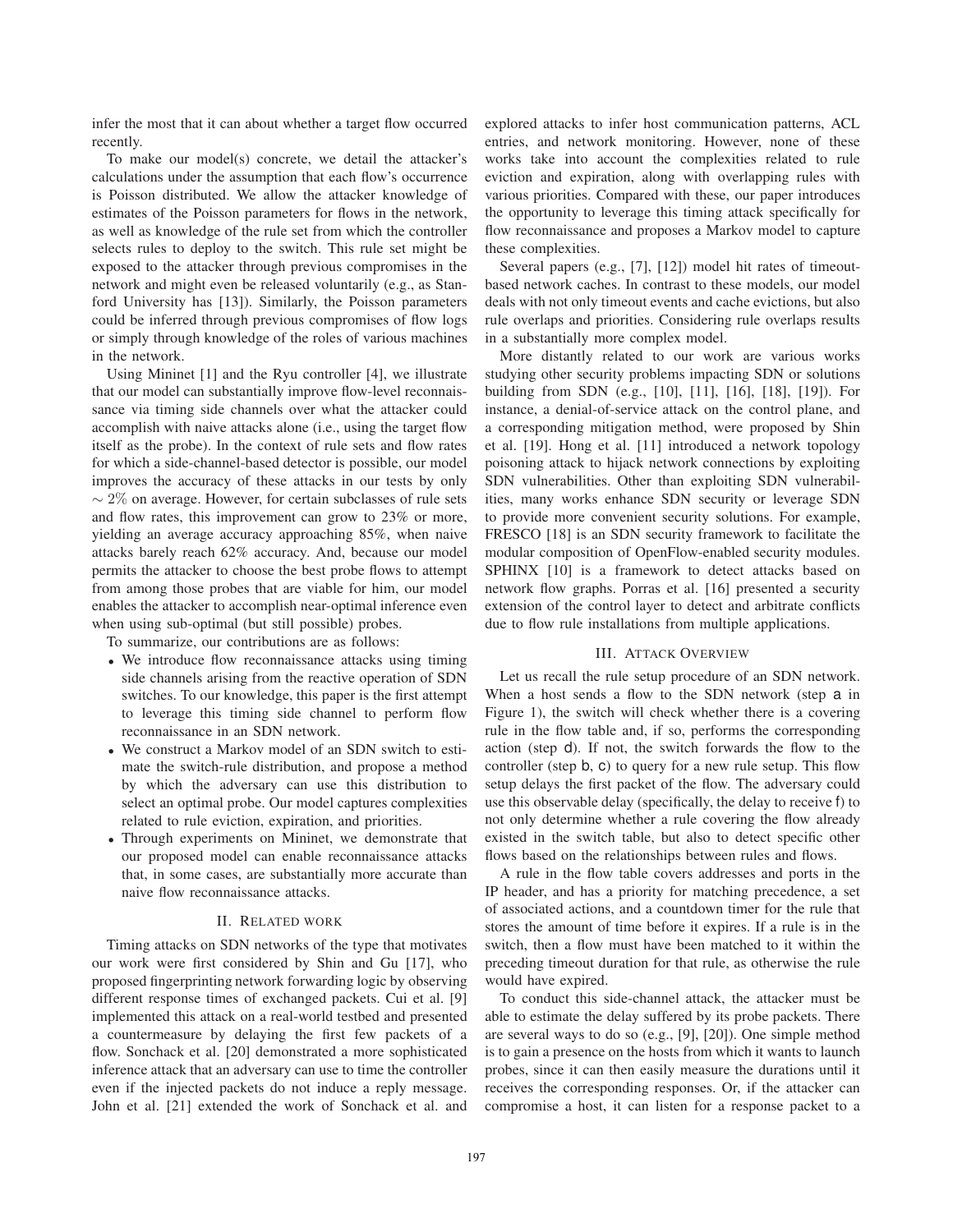

|  |  | Fig. 1: Example attack |  |
|--|--|------------------------|--|
|--|--|------------------------|--|

probe that it forges as coming from another host connected to the same switch port. To time probes which do not evoke a reply or that the attacker cannot otherwise measure, the adversary can leverage other techniques (e.g., [6], [20]). For example, the attacker can simultaneously inject such probe flows alongside unforged flows into the network, chosen to match no rules already in the switch (and so to be forwarded to the controller). By noticing whether the processing of the unforged flows by the controller interferes with the probe flows (e.g., the responses to the unforged flows are delayed), the adversary can determine if the switch already had a rule covering the probe flows. In this paper, we are agnostic to the specific method that the attacker uses to estimate the delays seen by probe packets and simply assume the attacker can do so reliably.

#### *A. Example Attack*

One simple attack is that the attacker sends a flow to the switch with a spoofed packet header (i.e., changing the source IP address to a victim's address). As illustrated in Figure 1, if the attacker would like to probe whether host A has visited some web server B, he can just deliver two HTTP request flows, one with its own IP address as the source (denoted  $f_1$ ) and the other one with source address that of host A (denoted  $f_2$ ). If the attacker has not communicated with server B before, then the time to receive the response (message f) to flow  $f_1$  is  $t_{\text{tetch}} + t_{\text{setup}}$ , where  $t_{\text{tetch}}$  is the response time if a covering rule already exists in the switch and  $t<sub>setup</sub>$  is the delay for rule initialization (including the time required for the communication between the switch and the controller, the controller processing time, and the time of flow entry insertion into the switch flow table).

In contrast, the response time for  $f_2$  varies according to whether host A has visited B recently, and thus the value can be either  $t_{\text{ fetch}}$  or  $t_{\text{ fetch}} + t_{\text{setup}}$ . As  $t_{\text{setup}}$  is not negligible, by comparing the response time for  $f_2$  to that for  $f_1$ , the attacker can determine whether the rule covering  $f_2$  existed in the switch or not. Since each rule has a timeout policy [3], the



(c) Optimal flow  $\neq$  target flow

Fig. 2: Challenges arising from rule overlap, discussed in Section III-B

presence of the rule covering  $f_2$  in the switch indicates that A visited B during its timeout interval.<sup>1</sup>

This attack might be used for reconnaissance in many scenarios. For example, by probing the message exchange between a user's host and a particular web server and so learning whether this user has visited the server recently, the attacker might infer private information about the user. Similarly, the attacker could use this attack to probe whether an intrusion-detection system (IDS) logged a detection record to a logging database (as some enterprises configure their malware detectors to do [23]), i.e., by probing for the logging flow between the IDS system and the database. The result might allow the attacker to infer whether the IDS detected an activity the attacker attempted and so the detection capabilities or policies of the IDS.

#### *B. Challenges*

Although this attack seems straightforward, a successful attack needs to overcome several challenges. Here, we discuss several factors that the attacker needs to consider.

*1) Rule granularity:* If the controller uses fine-grained microflow rules (for example, each rule covers only one flow  $[8]$ ),<sup>2</sup> the attacker can easily tell which flow occurred by inferring which rule exists in the switch. However, for coarser rules that leverage wildcards to cover multiple flows, it is harder for the attacker to identify the occurrence of the target flow by purely recognizing the existence of a corresponding rule, since the presence of other covered flows besides the target can cause false detections. For example (Figure 2a), if rule<sub>1</sub> covers both  $f_1$  and  $f_2$ , it is not easy to differentiate the occurrence of target flow  $f_1$  from  $f_2$  by just sending  $f_1$  as a probe.

<sup>1</sup>OpenFlow defines two kinds of timeouts, hard timeout and idle timeout. The former causes the rule to be removed after exactly the given number of seconds, while the latter expires the rule when it has matched no packets in the given number of seconds.

<sup>2</sup>A microflow specifies the exact 32-bit IP addresses and 16-bit ports without any wildcard.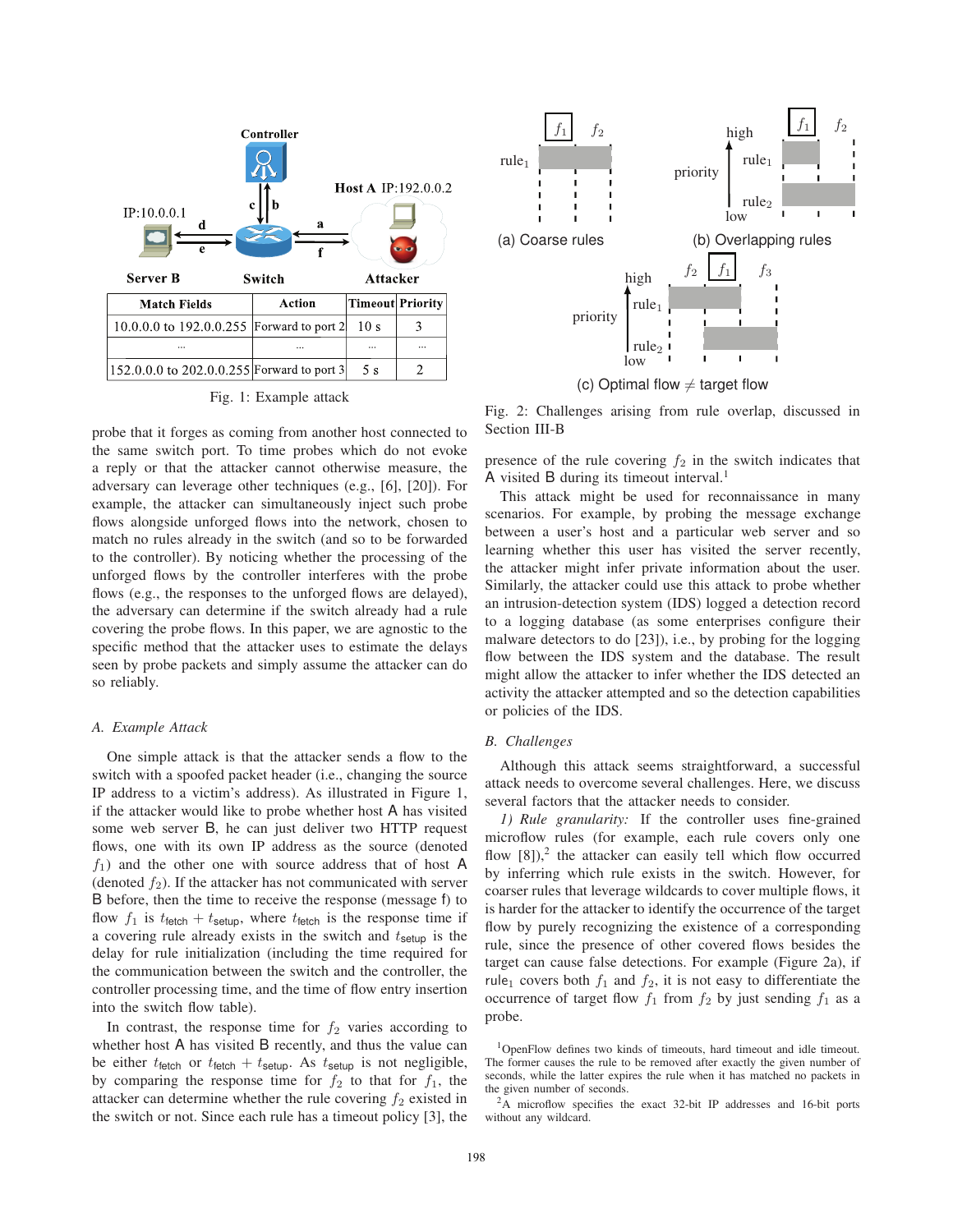*2) Rule Overlap:* Another complicating factor is rules that overlap. OpenFlow [3] allows overlapping rules (i.e., two rules that cover the same flow) with different priorities to coexist in the switch. Upon arrival of a flow, the flow is matched to the highest priority rule in the switch, if any. This further clouds the results of this timing side-channel attack, since even if the probe matches a rule in the switch, the attacker may not know exactly which rule was matched. Note that, if a miss happens, the covering rule with the highest priority will be installed in the switch.

However, by carefully selecting multiple probes, the adversary may be able to reduce this ambiguity. For example (Figure 2b), consider two rules rule<sub>1</sub> and rule<sub>2</sub>, where rule<sub>1</sub> covers  $f_1$ , and rule<sub>2</sub> covers  $f_1$  and  $f_2$ . Suppose that rule<sub>1</sub> has higher priority than rule<sub>2</sub>. If in an effort to detect the occurrence of  $f_1$ , the attacker just sends  $f_1$  and measures a response time indicating that a rule covering  $f_1$  is in the switch, then the adversary still cannot be certain which rule (rule<sub>1</sub> or rule<sub>2</sub>) was matched. Matching rule<sub>2</sub> could be caused by the previous arrival of flow  $f_2$ . But, if the adversary sends both  $f_1$  and  $f_2$  and observes that  $f_1$  matched but  $f_2$  missed, then he can confirm the existence of rule rule<sub>1</sub> and absence of rule<sub>2</sub>, therefore inferring the previous occurrence of  $f_1$ .

In fact, the optimal probe may not always be the target flow. For example (Figure 2c), assume rule<sub>1</sub> covers  $f_1$  and  $f_2$ , and rule<sub>2</sub> covers  $f_1$  and  $f_3$ , with rule<sub>1</sub> having higher priority than rule<sub>2</sub>. If the adversary would like to probe the presence of  $f_1$ , then the optimal choice is  $f_2$  and not  $f_1$ : the match of flow  $f_2$  would guarantee the existence of rule<sub>1</sub> (which can only be installed by  $f_1$  and  $f_2$ ), while the match of flow  $f_1$  will only indicate at least one of these two rules is in the switch (which can be caused by any of these three flows).

Such rule dependencies introduce new sources of complexity that make our attack difficult to reason about. Accounting for these effects and searching for the optimal probes is one of the central contributions of the model that we develop in this paper.

*3) Limited Cache Size:* SDN switches have a limited flow table size and can only cache a limited number of rules, which further complicates our attack. For example, if the target flow occurred but the corresponding rule was evicted by other rules, then the attacker may get a false negative result. The adversary thus needs an approach that accounts for the likelihood of such false negatives.

These challenges require the attacker to construct a model to describe the switch state by capturing complexities related to rule evictions, rule expiration and rule dependencies, and also an approach to optimally choose probes based on the model.

# *C. Threat Model*

The goal of the adversary is to infer the presence of private communications between computers on a network. We assume the attacker has a presence on one or more computers in the same network, and that it can use these hosts to initiate flows on the network and observe responses to them (or otherwise measure the delays they suffer). That is, we suppose

that the attacker has a set of flows he can use to launch the timing attack. We assume that the adversary knows the network policies (i.e., flow rules) and what flows they cover. We think this assumption is reasonable; e.g., some networks have published their network policies online (e.g., [13], [22]) or the attacker can obtain them through previous compromises or other reverse engineering techniques (e.g., [15]). Moreover, we allow the attacker to have prior knowledge about the distribution of flow occurrence (see Section IV-A1 for more details) and the size of the switch flow entry table (which the attacker could obtain from the specification of the switch hardware or through previous attacks [14]).

#### IV. MODELING AN SDN SWITCH

In order to detect the occurrence of the target flow, the attacker should first try to construct the state of the switch flow table using crafted probes. However, as mentioned in Section III-B, many factors (e.g. rule dependency, rule expiration, and eviction) make it difficult to predict the exact state of the switch. Therefore, here we devise a model of a switch that permits him to compute a distribution over the possible switch states.

The policy enforced by an SDN switch is expressed by a set Rules of *rules*. Each rule prescribes an action to be performed on the flows in a set of flow identifiers (IP header 5-tuples) that it covers. Since here we are not concerned with the action prescribed by a rule, we simply consider each rule rule  $\in$  Rules to be the set of flow identifiers it covers; we therefore write  $f \in$  rule to denote the fact that rule covers flow  $f$ .

Multiple rules are allowed to cover a given flow. That is, it is possible that rule<sub>j</sub> ∩ rule<sub>j</sub>  $\neq \emptyset$  for distinct rules rule<sub>j</sub><br>and rule<sub>ij</sub> these rules are said to *overlan*. Bulgs are therefore and rule<sub>j</sub>, these rules are said to *overlap*. Rules are therefore ordered by priority, such that rules that overlap cannot have the same priority. When the controller is informed of a flow  $f$ , it responds with the highest priority rule that covers  $f$ . We write rule<sub>j</sub> > rule<sub>j'</sub> to indicate that rule rule<sub>j</sub> is higher priority than rule rule<sub>j'</sub>. The relation  $>$  is a total order.

A rule delivered to a switch is cached at the switch until it is evicted or expires. The contents of a switch cache are represented by an element of  $((\text{Rules} \times \mathbb{N}) \cup \bot)^n$ . That is, the cache cache $[1 \dots n]$  is an array of length n, the *i*-th element of which is a rule/integer pair (cache $[i] = (rule, exp) \in Rules \times$ N) or undefined (cache $[i] = \perp$ ). exp is the time remaining before rule expires. We require that cache $[i] = \perp$  implies that  $\text{cache}[i+1] = \perp \text{ if } i < n$ , and that if  $\text{cache}[i] = (\text{rule}_j, *)$  and  $\text{cache}[i'] = (\text{rule}_j, *)$ , then  $i = i'$ . In other words, a rule can<br>occupy only one location in the cache. In an abuse of notation occupy only one location in the cache. In an abuse of notation, we will sometimes write "rule<sub>j</sub>  $\in$  cache" as a shorthand for "cache[i] = (rule<sub>j</sub>, exp<sub>j</sub>) for some i and some exp<sub>j</sub>  $\in \mathbb{N}$ ".

#### *A. Basic model*

In this section we describe a simple Markov chain that describes the evolution of the contents of an SDN switch cache. This model captures the effects of idle timeouts, hard timeouts, and evictions. In this Markov chain, a *state* is simply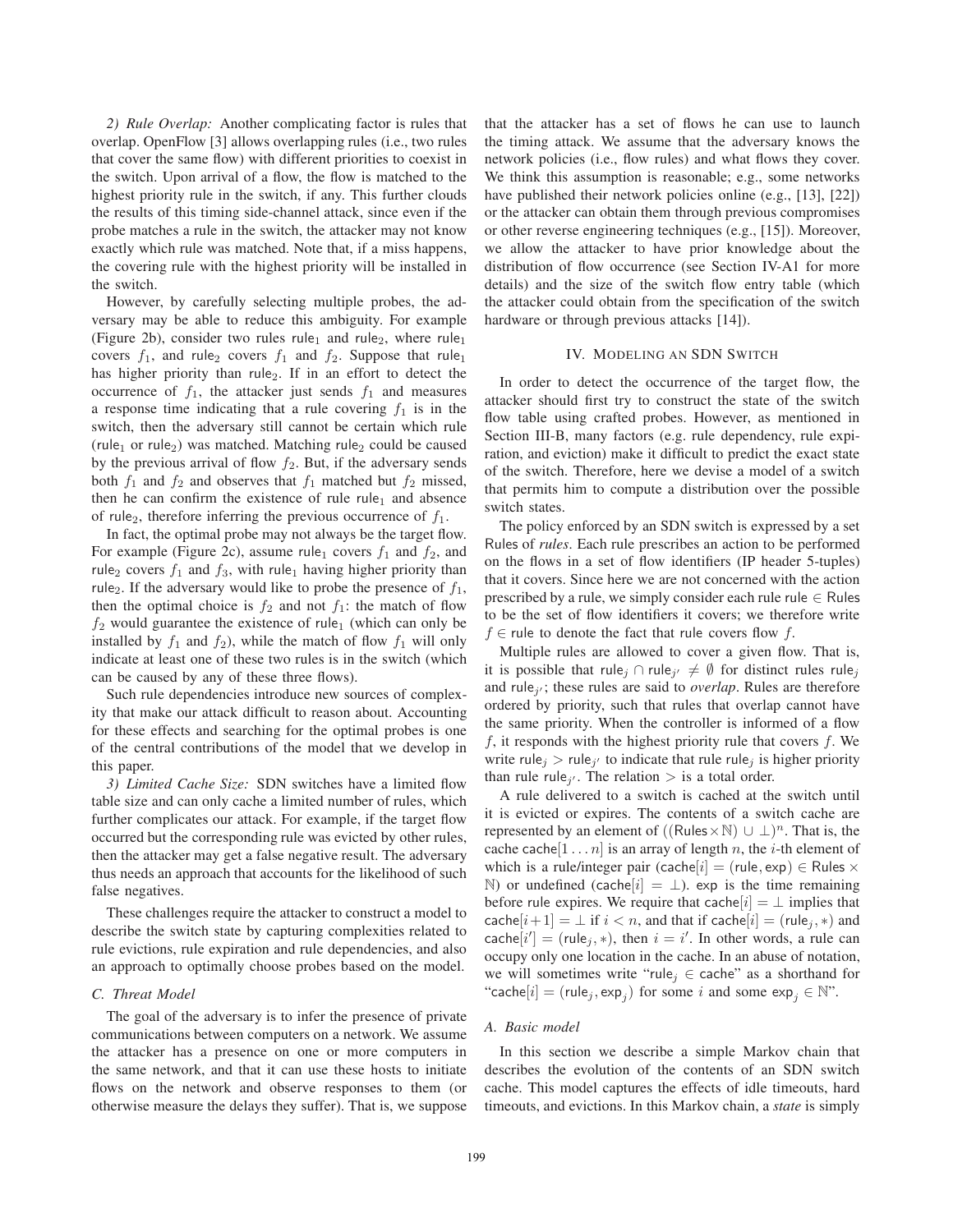a switch cache contents as described above. We denote the  $\ell$ -th state by cache $\ell$ .

The transitions out of state cache $\ell$  represent the possible events that might occur during the passage of a fixed duration  $\Delta$  since entering state cache<sub>l</sub>.  $\overline{\Delta}$  is selected so that the probability of multiple flows arriving in  $\Delta$  time is negligible. probability of multiple flows arriving in  $\Delta$  time is negligible. To compute  $\Delta$  (and these transition probabilities), we assume knowledge of the probability  $p_f$  that a flow f arrives in a window of size  $\Delta$ . Our model assumes that flow arrival events are independent, even for the same flow identifier f.

The types of state transitions in our model are as follows:

- **Flow arrival with covering rule in cache**: If a flow f arrives at the switch for which a covering rule is in cache<sub> $\ell$ </sub>, then the model transitions to cache $\ell'$  in which the covering rule has been moved to the front of the cache and all timeouts have been adjusted appropriately. Specifically cache $_{\ell'}$  satisfies the following properties, where rule<sub>j</sub> is the highest priority rule in cache<sub>l</sub> that matches  $f$  and is located at index i in cache<sub>l</sub> (i.e., cache<sub>l</sub>[i] = (rule<sub>j</sub>, exp<sub>j</sub>)) and where  $t_j$  denotes the timeout for rule rule. timeout for rule rule<sub>j</sub>:
	- cache<sub>l</sub> [1] = (rule<sub>j</sub>, exp<sub>j</sub> − 1) if rule<sub>j</sub> has a hard<br>i and cache...<sup>[1]</sup> = (rule, t) if rule, has an timeout and cache $\ell$  $[1] = (rule_j, t_j)$  if rule<sub>j</sub> has an idle timeout;
	- $\begin{aligned} \text{- for } i' = 1 \dots i 1, \text{ if } \text{ cache}_{\ell}[i'] = (\text{rule}_{j'}, \exp_{j'}) \text{ then} \\ \text{cache}_{\ell}[i' + 1] = (\text{rule}_{j \in \mathcal{N}} \exp_{j} 1) \text{ and} \end{aligned}$  $\text{cache}_{\ell'}[i'+1] = (\text{rule}_{j'}, \exp_{j'} - 1); \text{ and}$ <br>for  $i' = i + 1 - n$  if  $\text{cache}_{\ell}[i'] = (\text{rule})$
	- $\begin{bmatrix} -\text{ for } i' = i+1 \dots n, \text{ if } \text{cache}_{\ell}[i'] = (\text{rule}_{j'}, \exp_{j'}) \text{ then } \\ \text{cache}_{\ell}[i'] (\text{rule}_{j'} \exp_{j'} 1) \text{ else } \text{cache}_{\ell}[i'] 1 \end{bmatrix}$  $\text{cache}_{\ell'}[i'] = (\text{rule}_{j'}, \exp_{j'} - 1)$  else cache $\ell' [i'] = \bot$ .
- **Flow arrival with no covering rule in cache**: If a flow f arrives at the switch for which no covering rule is in cache<sub> $\ell$ </sub>, then the model transitions to cache $\ell$  in which a covering rule has been brought into cache at the first position; if the cache cache $_{\ell}$  was at capacity, then the rule with the smallest remaining time is evicted and all timeouts on remaining rules have been adjusted appropriately. Specifically cache $_{\ell'}$  satisfies the following properties, where rule<sub>j</sub> is the highest priority rule in Rules that covers f and index i is 1 if cache  $\ell$  was not at capacity<br>or else is the index of the rule rule  $\mu$  in caches with the or else is the index of the rule rule<sub>j</sub> in cache<sub> $\ell$ </sub> with the smallest remaining time  $\exp_{j'}$  among all rules in cache<sub> $\ell$ </sub>:
	- cache<sub>l</sub>  $[1] = (rule_j, t_j);$ <br> $\frac{1}{i} = \frac{i}{j} = 1$  if  $\epsilon$ ;
	- $\begin{aligned} -\text{ for } i' = 1 \dots i-1, \text{ if } \text{cache}_{\ell}[i'] = (\text{rule}_{j''}, \exp_{j''}) \text{ then} \\ \text{cache}_{\ell}[i' + 1] = (\text{rule}_{j''}, \exp_{j-1}] \text{ else } \text{cache}_{\ell}[i'] \end{aligned}$  $\text{cache}_{\ell'}[i'+1] = (\text{rule}_{j''}, \exp_{j''}-1) \text{ else } \text{cache}_{\ell'}[i'+1] - 1$  $1]=\perp$ .
	- $\begin{aligned} -\text{ for } i' = i+1 \dots n, \text{ if } \text{cache}_{\ell}[i'] = (\text{rule}_{j'', \text{exp}_{j''}}) \text{ then} \\ \text{cache}_{\ell}[i'] = (\text{rule}_{j'', \text{exp}_{j''}}) \text{ else } \text{cache}_{\ell}[i'] = 1 \end{aligned}$  $\text{cache}_{\ell'}[i'] = (\text{rule}_{j''}, \exp_{j''}-1)$  else cache $\ell'[i'] = \bot$ .
- **Timeout**: If the timeout value for a rule is zero, then the rule is removed from the cache. Specifically, let  $i$  be the largest value such that cache<sub> $\ell[i] = (*, 0)$ </sub>. Then cache $\ell$ <br>satisfies: for  $i' = i + 1 - n$ , cache $\ell[i'] = 1 - \text{cosh}(\ell[i'])$ satisfies: for  $i' = i + 1 ... n$ , cache $\ell$   $[i' - 1] = \text{cache}_{\ell}[i'],$ and cache $e$ <sup>*(n]* =  $\perp$ .</sup>

Figure 3 shows a simple example of our basic model with three rules rule<sub>1</sub>, rule<sub>2</sub>, rule<sub>3</sub>. rule<sub>1</sub> covers  $f_1$ ; rule<sub>2</sub> covers both  $f_1$  and  $f_2$  (and so rule<sub>1</sub> and rule<sub>2</sub> overlap); and rule<sub>3</sub> covers  $f_3$ . As we can see, if no flow occurs, the clock of all the rules



Fig. 3: Basic model example; in each state, shortest remaining time rule is at the bottom; *null* means no flow occurred

in the state will be reduced by one (e.g.  $[(rule_3 : 6), (rule_1 : 1)]$ to  $[(rule_3 : 5), (rule_1 : 0)])$ . Then, if the counter is zero, the rule expires with probability one (e.g.,  $[(rule_3 : 5), (rule_1 : 0)]$ to  $[(rule_3 : 4)]$ . The occurrence of  $f_1$  or  $f_2$  will transition the state  $[(rule_2:10), (rule_3:5)]$  to  $[(rule_2:10), (rule_3:4)]$ , resetting the clock for rule<sub>2</sub> (to its timeout  $t_2 = 10$ ) while the clock for rule<sub>3</sub> is reduced by one. Moreover, if  $f_2$  arrives and rule<sub>2</sub> is not in the cache (e.g.  $[(rule_3 : 6), (rule_1 : 1)]$ ), rule<sub>2</sub> will be installed in the cache and rule<sub>1</sub> evicted, since it has the shortest remaining time. Next, we will elaborate how to compute the probability of each state transition.

*1) Transition probabilities for Poisson arrivals:* The timeout rule takes priority, in the sense that any state cache from which a timeout transition is possible (i.e., for which  $\text{cache}_{\ell}[i] = (*, 0)$  for some *i*) allows *only* that transition<br>(with probability 1). For the other two types of transitions (with probability 1). For the other two types of transitions, the method of computing their probabilities depends on the arrival distributions of flows.

Here we give an example of how to compute the corresponding transition probabilities for a particular model of flow arrivals, namely one in which the arrival of each flow (identifier) f is governed by a Poisson process with rate  $\lambda_f$ . We permit the attacker to know  $\lambda_f$  for every flow f; more realistically, the attacker might only be able to estimate  $\lambda_f$ from a known rate  $\lambda_i$  of covering rule rule<sub>i</sub>, e.g., by setting  $\lambda_f = \lambda_i/|{\rm rule}_i|.$ 

For state cache<sub> $\ell$ </sub> and rule rule<sub>j</sub>  $\in$  Rules, let the *relevant flow identifiers for* rule<sub>j</sub>, denoted flowIds<sub> $\ell$ </sub>(*j*), be the set

$$
\mathsf{rule}_j \setminus \bigcup_{\substack{\mathsf{rule}_{j'} \in \mathsf{cache}_\ell \\ \mathsf{rule}_{j'} > \mathsf{rule}_j}} \mathsf{rule}_{j'}
$$

if rule $j \in \mathsf{cache}_{\ell}$ , and

$$
\mathsf{rule}_j \setminus \left(\left(\bigcup_{\mathsf{rule}_{j'} \in \mathsf{cache}_\ell} \mathsf{rule}_{j'}\right) \cup \left(\bigcup_{\mathsf{rule}_{j'} \in \mathsf{cache}_\ell} \mathsf{rule}_{j'}\right)\right)
$$

otherwise. These flow identifiers are "relevant" for rule<sub>j</sub> in that the other flow identifiers in rule<sub>j</sub> are superceded by other rules in cache<sub> $\ell$ </sub> or, in the case of rule<sub>j</sub>  $\notin$  cache $\ell$ , higher priority rules not in cache. As such, it makes sense to define the rate

$$
\gamma_{\ell,j} = \sum_{f \in \text{flowlds}_{\ell}(j)} \lambda_f \Delta
$$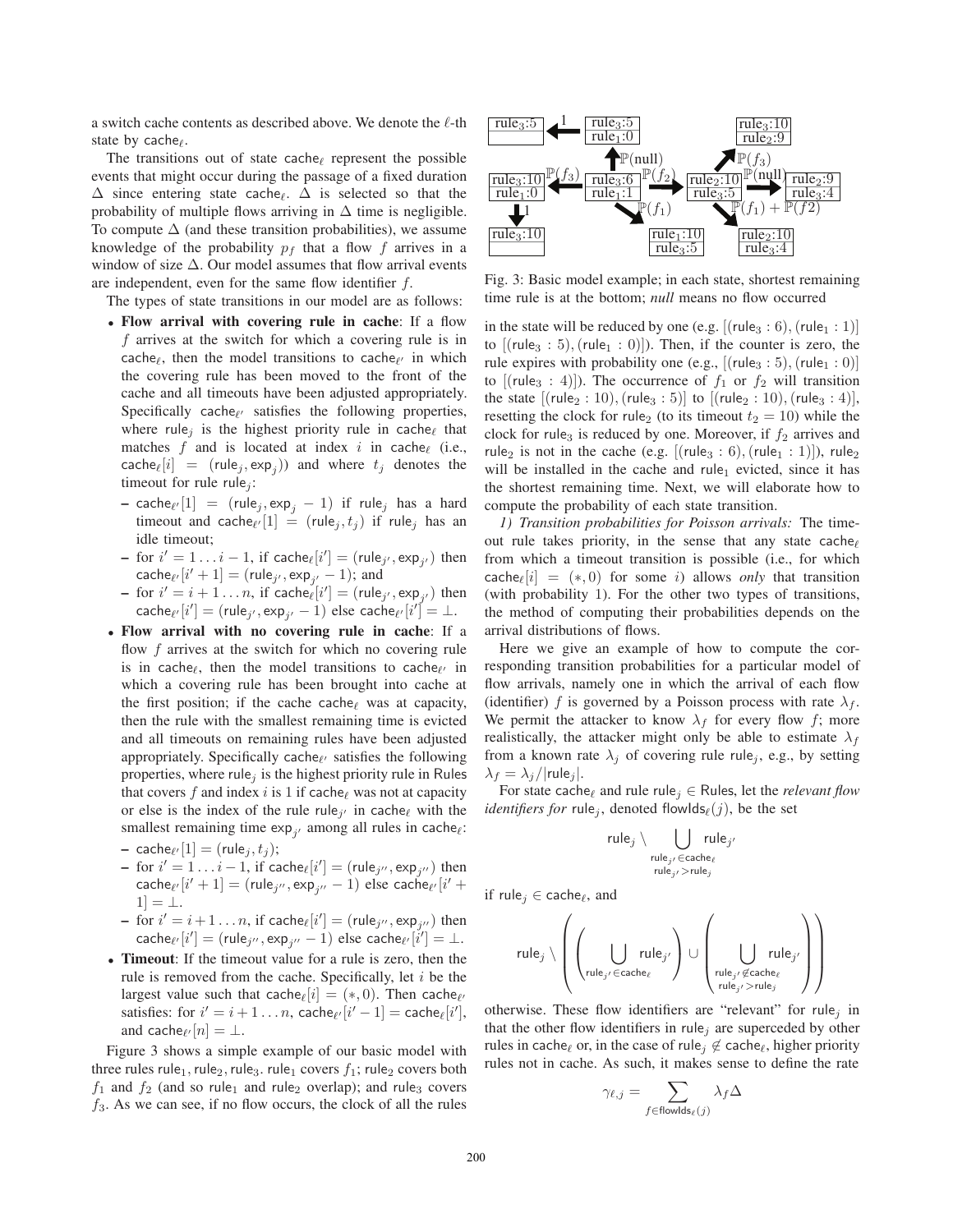as the *effective* rate for rule rule<sub>j</sub> when the cache state is  $cache_{\ell}$ . Similarly, we define

$$
\Gamma_{\ell,j} = \sum_{f \not\in \text{flowlds}_\ell(j)} \lambda_f \Delta
$$

to be the rate at which flows irrelevant to rule<sub>j</sub> in state cache $\ell$ arrive. The transition probability from cache  $\phi$  due to the arrival of a flow matching rule rule<sub>i</sub> is then set to

$$
\left(\gamma_{\ell,j}e^{-\gamma_{\ell,j}}\right)e^{-\Gamma_{\ell,j}}
$$

since one flow relevant for rule rule<sub>j</sub> arrives with probability the first factor and no flows irrelevant to rule<sub>j</sub> arrive with probability the second factor.

Recall that a Markov chain requires that the probabilities of transitions leaving each state must sum to one. As such, once the above probabilities are computed for each rule<sub>i</sub>  $\in$  Rules, they are normalized to sum to one.

*2) Scalability:* As we will see, the primary challenge in using this Markov chain computationally is the number of states. Specifically, the number of states in this model is

$$
\sum_{\substack{\text{Rules}' \subseteq \text{Rules} \\ |\text{Rules}'| \le n}} \left( |\text{Rules}'|! \cdot \prod_{\text{rule}_j \in \text{Rules}'} (t_j + 1) \right)
$$

For example, if  $|Rules| = 10$ , each rule has a timeout of  $t<sub>i</sub> = 100$  steps, and the cache capacity is  $n = 8$ , then the number of states is about  $5.9 \times 10^7$ .

## *B. Compact model*

In an effort to reduce the number of states, here we describe a more compact but approximate model. In this new model, each state compact<sub> $\ell$ </sub> represents the subset of Rules (of size at most  $n$ ) that are presently cached, and as such, there are a total of

$$
\sum_{n'=1}^n \binom{|\text{Rules}|}{n'}
$$

states. In doing so, we eliminate from each state any information to implement rule timeouts or evictions. In the remainder of this section, we describe how we compute probabilities to model transitions between states that represent the timeout or eviction of a rule from the cache.

Central to our method of estimating these probabilities is a method of estimating the probability of a given sequence of most recent matches to the rules in compact<sub> $\ell$ </sub>. In particular, consider an injective function  $u : \mathbb{N} \to \mathbb{N}$  such that u is defined (i.e.,  $u(j) \neq \bot$ ) if and only if rule<sub>j</sub> ∈ compact<sub>e</sub>. For any such  $u_i$  and rule<sub>i</sub> ∈ compact. We interpret  $u(i)$  as the number of *u* and rule<sub>j</sub> ∈ compact<sub>e</sub>, we interpret  $u(j)$  as the number of steps since rule, was most recently matched (i.e., rule, was steps since rule<sub>j</sub> was most recently matched (i.e., rule<sub>j</sub> was most recently matched at step  $\ell - u(j)$ .<br>To assign a probability to the most re-

To assign a probability to the most-recent-match sequence represented by  $u$ , it is necessary to define the relevant flow identifiers for rule<sub>j</sub> a bit differently than in the previous section, specifically to account for the temporal sequence of these most-recent matches. To do so, we define the relevant flow identifiers for rule rule<sub>j</sub>  $\in$  Rules at step  $\ell - k$  to be

$$
flowlds_{\ell, u}(j, k) = rule_j \setminus \bigcup_{\substack{rule_{j'} \in \text{compact}_{\ell} \\ rule_{j'} > rule_j \\ u(j') > k}} rule_j \setminus \text{rule}_j \tag{1}
$$

Intuitively, the flow identifiers irrelevant for rule rule<sub>i</sub>  $\in$  Rules at step  $\ell - k$  are those covered by higher-priority rules that were not matched in step  $\ell - k$ . This yields an effective arrival rate of flow identifiers relevant for rule rule<sub>i</sub> ∈ Rules at step  $\ell - k$  of

$$
\gamma_{\ell,u}(j,k) = \sum_{f \in \text{flowlds}_{\ell,u}(j,k)} \lambda_f \Delta
$$

Then, for a fixed  $u$ , we define the probability of  $u$ , denoted  $\mathbb{P}(u)$ , as

$$
\prod_{\text{rule}_j \in \text{compact}_{\ell}} \left( \gamma_{\ell, u}(j, u(j)) e^{-\gamma_{\ell, u}(j, u(j))} \prod_{k=1}^{u(j)-1} e^{-\gamma_{\ell, u}(j, k)} \right)
$$
  

$$
\times \prod_{\text{rule}_j \not\in \text{compact}_{\ell}} \prod_{k=1}^{t_j} e^{-\gamma_{\ell, u}(j, k)}
$$

if  $|compact_\ell| < n$ , and

$$
\prod_{\text{rule}_j \in \text{compact}_{\ell}} \left( \gamma_{\ell,u}(j,u(j)) e^{-\gamma_{\ell,u}(j,u(j))} \prod_{k=1}^{u(j)-1} e^{-\gamma_{\ell,u}(j,k)} \right)
$$
\n
$$
\times \prod_{\text{rule}_j \notin \text{compact}_{\ell}} \prod_{k=1}^{u_{\text{max}}(j)} e^{-\gamma_{\ell,u}(j,k)}
$$

otherwise, where  $u_{\max}(j) = t_j - \min_{\text{rule}_{j'} \in \text{compact}_{\ell}} (t_{j'} - u(j'))$ . In each case, the top factor estimates the probability that a flow relevant to each rule<sub>j</sub> ∈ compact<sub>e</sub> last arrived  $u(j)$  steps ago, and the bottom factor estimates the probability that no flow relevant to other rules arrived.

This estimation comes with two caveats, however. First, the inclusion of rule<sub>j'</sub> > rule<sub>j</sub> as a restriction in the union on the right side of (1) is correct only if rule<sub>j</sub>, was already in the cache before being matched  $u(j')$  steps ago; otherwise,<br>this restriction should be removed. Second, we ignore rules this restriction should be removed. Second, we ignore rules rule<sub>j</sub>  $\in$  compact, for which  $u(j') < u(j)$ , and rules in Rules  $\setminus$  compact, they may have evicted since we do not Rules  $\setminus$  compact<sub>e</sub> they may have evicted, since we do not know whether they were also matched before  $u(j)$  steps ago. Both of these guesses are shortcomings of using a memoryless (Markov) model.

1) Evictions: When in a state compact<sub> $\ell$ </sub> where  $|compact_{\ell}| = n$ , if a message is received that is not<br>covered by any rule:  $\epsilon$  compact, then some rule must covered by any rule<sub>j</sub>  $\in$  compact<sub> $\ell$ </sub>, then some rule must be evicted to make room for the rule that the controller sends to the switch. As shown in Figure 4, if current state is  ${rule_1,rule_2}$ , rule<sub>3</sub>} and rule<sub>4</sub> is installed (due to the occurrence of  $f_4$ ), any of the rules in the state may be evicted, leading to three possible state transitions with each rule being exchanged by the new rule. For example, the case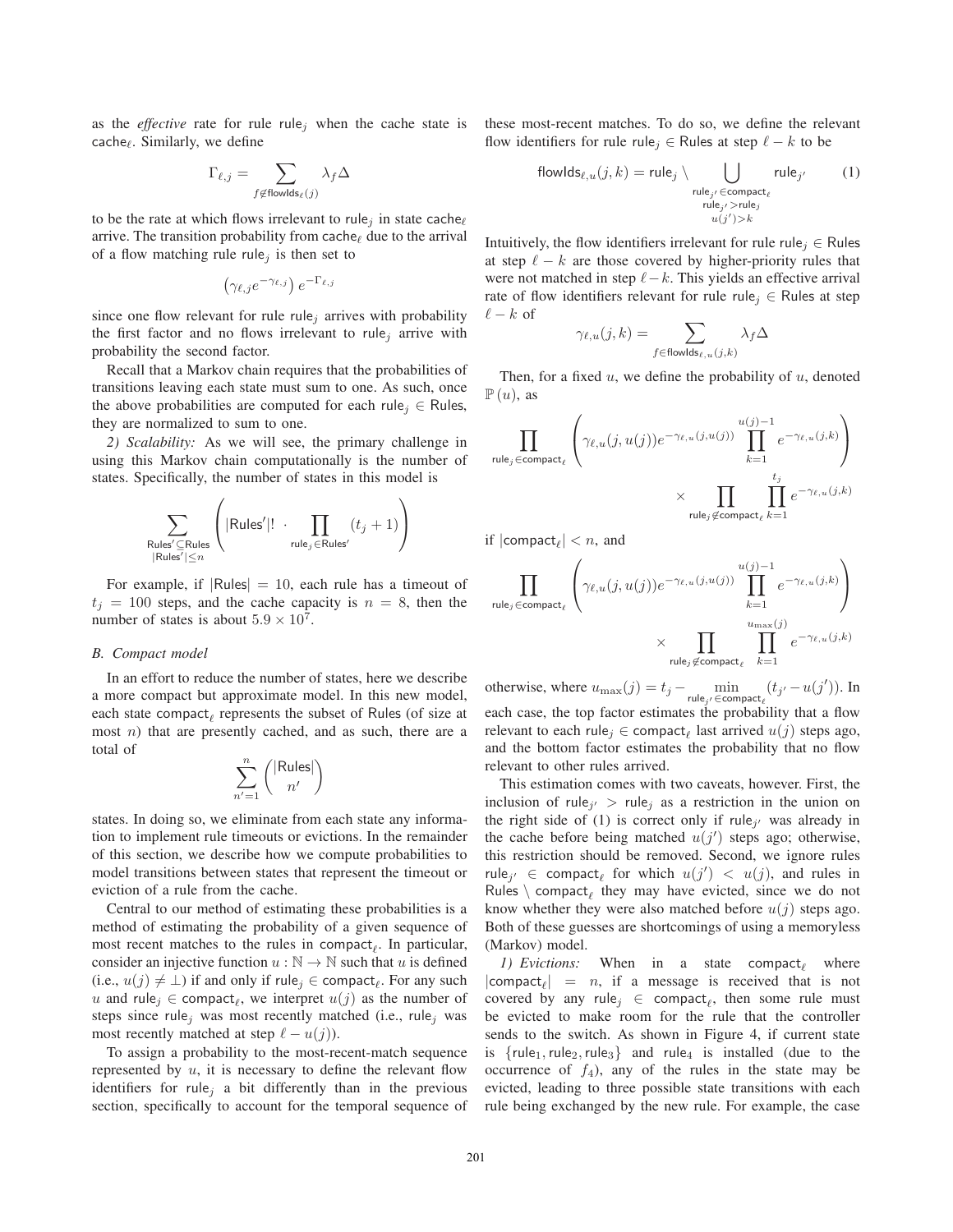

Fig. 4: Eviction example

in which rule<sub>1</sub> is evicted is that the remaining time of rule<sub>1</sub> (its initial expiration time  $t_1$  minus the time since it was last matched, assuming it uses an idle timeout) is smaller than the ones of all the other rules.

In general, we estimate the probability of evicting rule<sub>j</sub> conditioned on rule<sub>j</sub>  $\in$  compact<sub> $\ell$ </sub> as the ratio of two values: the probability of the joint event rule<sub>j</sub>  $\in$  compact<sub> $\ell$ </sub> and rule<sub>j</sub> has the smallest remaining time in compact<sub> $\ell$ </sub>, and the probability that rule<sub>j</sub>  $\in$  compact<sub> $\ell$ </sub>. The latter simply corresponds to placing the condition

$$
u(j) \le t_j \tag{2}
$$

on u where  $t_i$  is the total steps for rule<sub>i</sub> expiration, since otherwise, rule<sub>j</sub> would have timed out. That is,

$$
\mathbb{P}\left(\text{rule}_{j} \in \text{compact}_{\ell}\right) = \sum_{u \text{ satisfying (2)}} \mathbb{P}\left(u\right) \tag{3}
$$

The probability of the joint event rule<sub>j</sub>  $\in$  compact<sub> $\ell$ </sub> and rule<sub>j</sub> has the shortest remaining time in  $compact_{\ell}$  can be estimated by additionally requiring that for any rule<sub>j'</sub>  $\in$  compact<sub>l</sub>,

$$
t_j - u(j) \le t_{j'} - u(j')
$$
 (4)

That is,

$$
\mathbb{P}\left(\begin{array}{c}\text{rule}_{j} \in \text{compact}_{\ell} \\ \text{rule}_{j} \text{ has the shortest} \\ \text{remaining time}\end{array}\right) = \sum_{u \text{ satisfying (2) and (4)}} \mathbb{P}\left(u\right) \quad (5)
$$

Then,

$$
\mathbb{P}\left(\begin{array}{c}\text{rule}_j \text{ has the shortest} \\ \text{remaining time}\end{array}\right| \text{ rule}_j \in \text{compact}_{\ell}\right) = \frac{\text{Eqn. (5)}}{\text{Eqn. (3)}}
$$

*2) Timeouts:* Consider the example in Figure 5, where the current state is  $\{rule_1,rule_2\}$ . If no flow occurs, then each of the rules in the state may expire, leading to two possible state transitions (rule<sub>1</sub> expiration or rule<sub>2</sub> expiration). Specifically, the case for only rule<sub>1</sub> expiring indicates: rule<sub>1</sub> is not matched (or evicted) for  $t_1$  steps, whereas rule<sub>2</sub> is matched within the past  $t_2$  steps.

The probability of rule<sub>j</sub> timing out from compact<sub> $\ell$ </sub>, given that rule<sub>j</sub>  $\in$  compact<sub>e</sub>, is computed similarly to how the probability of its eviction was computed. The main difference is that the numerator is now the probability of the joint event rule<sub>j</sub>  $\in$  compact<sub> $\ell$ </sub> and rule<sub>j</sub> has hit its timeout of  $t_j$  steps. To estimate this probability, we restrict our attention to functions  $u$  satisfying

$$
u(j) = t_j \tag{6}
$$



Fig. 5: Expiration example

That is,

$$
\mathbb{P}\left(\begin{array}{ccc}\mathsf{rule}_j & \in \mathsf{compact}_{\ell} & \wedge \\ \mathsf{rule}_j & \mathsf{should\ time\ out}\end{array}\right) = \sum_{u \text{ satisfying (2) and (6)}} \mathbb{P}\left(u\right) \quad (7)
$$

and, of course, since (6) implies (2), the condition on the summation can be simplified accordingly. Then,

$$
\mathbb{P}\Big(\text{rule}_j \text{ should time out } \Big| \text{ rule}_j \in \text{compact}_{\ell}\Big) = \frac{\text{Eqn. (7)}}{\text{Eqn. (3)}}
$$

#### V. SELECTING THE ATTACKER'S PROBE

In this section, we demonstrate how the adversary can use the switch model developed in Section IV-B to select optimal probes for our flow reconnaissance attack.

## *A. Single query*

We start with the simple case where the attacker chooses a single best probe flow, i.e., one probe flow to best determine whether a target flow occurred within the last  $T$  time steps. Then, we will extend the strategy to multiple probe flows.

We use an indicator random variable  $\hat{X}$  to represent whether the target flow  $\hat{f}$  occurred in the last T steps, i.e.,  $\hat{X} = 1$  if  $\hat{f}$ occurred in the last T steps and  $\ddot{X} = 0$  otherwise. The entropy of  $\hat{X}$  is

$$
\mathbb{H}\left(\hat{X}\right) = \sum_{x \in \{0,1\}} \mathbb{P}\left(\hat{X} = x\right) \log \frac{1}{\mathbb{P}\left(\hat{X} = x\right)}
$$

A smaller entropy indicates a more skewed distribution of the flow's presence, and thus the attacker has more *a priori* knowledge about whether  $f$  happened or not. In particular, since we assume that the adversary knows (or can estimate) the Poisson parameter  $\lambda_f$  of the target flow f, he can calculate the probability of flow absence as  $\mathbb{P}(\hat{X}=0) = e^{-\lambda_f T \Delta}$ , and therefore the entropy  $\mathbb{H}(\hat{X})$ .

The attacker can probe the switch using a timing attack to reduce the uncertainty about the rules in the switch cache, as discussed in Section III. To incorporate the knowledge the attacker gains in this way, we consider the conditional entropy of  $\ddot{X}$  given the results  $Q_f$  of querying the cache with a specific flow  $f$  (perhaps forged as discussed in Section III). Here,  $Q_f$  is an indicator random variable showing whether the attacker's flow matched a rule already in the switch cache, which the adversary can infer from the response time to its flow; i.e.,  $Q_f = 1$  if f matched an already-cached rule, and  $Q_f = 0$ otherwise. Then, we consider the conditional entropy

$$
\mathbb{H}(\hat{X} \mid Q_f) = \sum_{\substack{x \in \{0,1\} \\ q \in \{0,1\}}} \mathbb{P}\left(\hat{X} = x \land Q_f = q\right) \log \frac{1}{\mathbb{P}(\hat{X} = x \mid Q_f = q)}
$$

The conditional entropy shows how much uncertainty that the adversary still faces after learning whether its chosen probe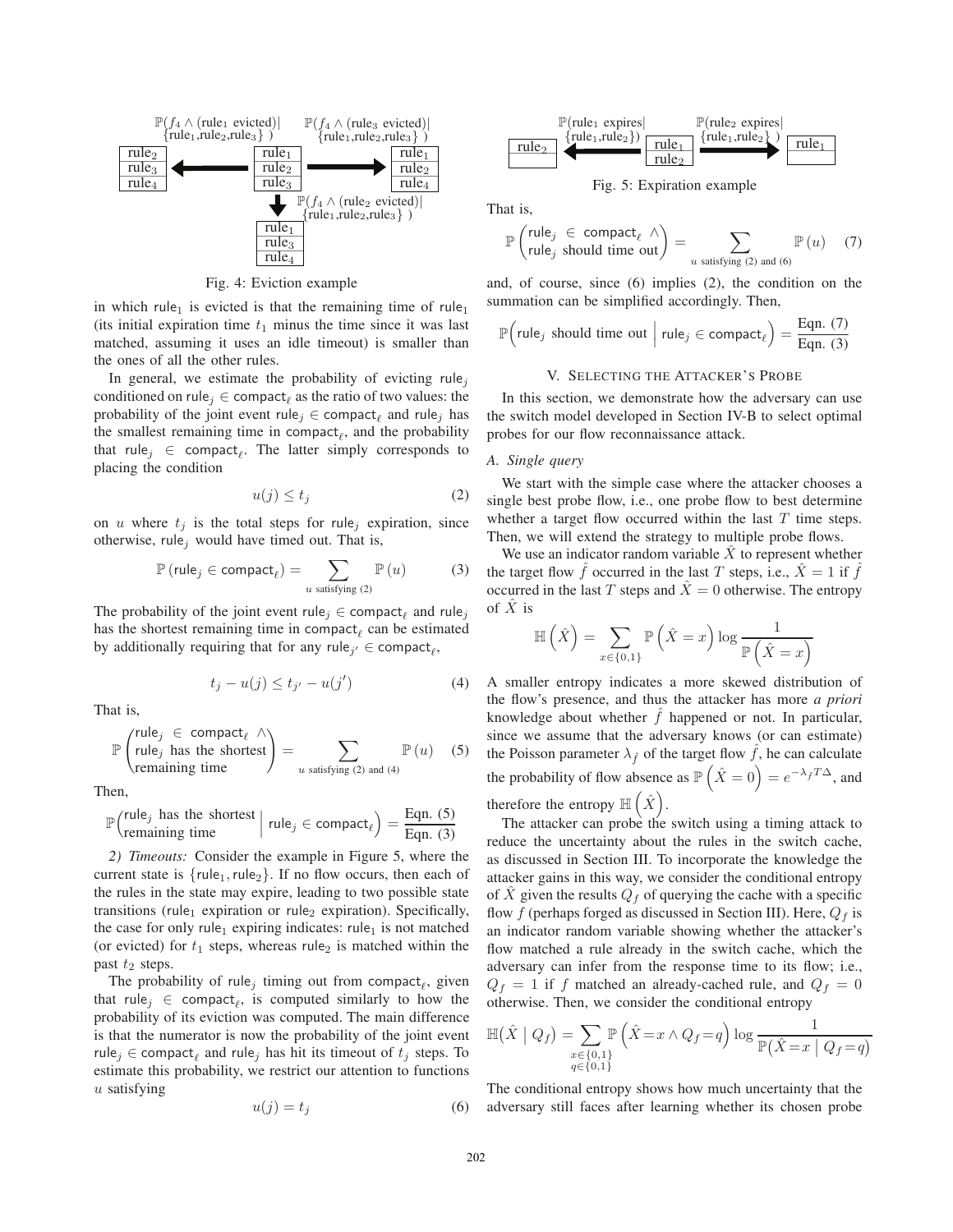flow matched a rule in cache or not. Naturally, the adversary selects the probe flow f to maximize its information gain, i.e.,

$$
\mathbb{IG}(\hat{X} \mid Q_f) = \mathbb{H}(\hat{X}) - \mathbb{H}(\hat{X} \mid Q_f)
$$

To compute the information gain of each possible probe flow f, we need to compute  $\mathbb{P}(Q_f = q)$  and  $\mathbb{P}(\hat{X} = x | Q_f = q)$ <br>for each such flow. First, we use our switch cache model to for each such flow. First, we use our switch cache model to build a transition matrix  $\mathbb{A}$ , with each element  $\mathbb{A}[\ell, \ell']$  being the probability of compact, transitioning directly to compact, as probability of compact<sub> $\ell$ </sub> transitioning directly to compact $_{\ell'}$ , as computed in Section IV-B. The final distribution of the switch cache state can be calculated as

$$
I_T = \mathbb{A}^T I_0 \tag{8}
$$

where  $I_T$  is a vector representing a distribution over the cache state compact<sub>T</sub> and  $I_0$  is the distribution of the cache state initially.

Based on the final distribution  $I_T$ , the attacker can compute  $\mathbb{P}(Q_f = 1)$  for a candidate probe flow f by adding the probabilities of all cache states including any rule that covers f (and  $\mathbb{P}(Q_f = 0)$  by adding probabilities for those that do not). In addition,  $\mathbb{P}(\hat{X} = 0 \wedge Q_f = q)$  can be calculated<br>by generating this calculation with a matrix  $\wedge$  in which the by repeating this calculation with a matrix A in which the probability of transitioning from any state by the occurrence of the target flow  $\hat{f}$  is set to zero and other edges left unchanged. Finally,  $\mathbb{P}(\hat{X} = 0 | Q_f = q) = \frac{\mathbb{P}(\hat{X} = 0 \wedge Q_f = q)}{\mathbb{P}(Q_f = q)}$  and  $\mathbb{P}(\hat{X} = 1 | Q_f = q) = 1 - \mathbb{P}(\hat{X} = 0 | Q_f = q).$ 

## *B. Extension to Multiple Probes*

We now discuss how to extend the above method to enable the attacker to compute multiple probe flows  $f_1, \ldots, f_m$ . In the model we consider here, the attacker chooses  $f_1, \ldots, f_m$  nonadaptively. The attacker will choose  $f_1, \ldots, f_m$  with largest information gain  $\mathbb{IG}(\hat{X} \mid Q_{f_1}, \ldots, Q_{f_m})$ . The computation is similar to the one described in the previous section, with one exception: since each probe flow actively changes the switch cache state, the final distribution  $I_T$  has to be adjusted incrementally according to the previous probe flows (by introducing new rule or resetting the timeout clock for a rule).

By selecting a sequence of probe flows, the adversary actually constructs a decision tree with each layer corresponding to an attack flow. The leaf nodes of the tree are the decisions whether the flow  $\hat{f}$  occurred or not according to the conditional distribution  $\mathbb{P}(\hat{X} \mid Q_{f_1}, \ldots, Q_{f_m})$ . Building the classifier can help the attacker not only choose the optimal probe flows, but also select the target flow with higher information gain.

# VI. EVALUATION

In this section, we detail the implementation of our attack and show that:

• The use of our model improves the accuracy of these attacks by about 2% on average. However, for certain subclasses of rule sets and flow rates, this improvement can grow to 23% or more, yielding an average accuracy approaching 85%.

• Our model enables the attacker to accomplish nearoptimal inference even when using sub-optimal (but still possible) probes.

#### *A. Setup*

We evaluated our attack in a network setting built by Mininet [1]. To create the network topology, we used the realworld Cisco router configurations from Stanford University's backbone network [13] as our dataset. We leveraged the Mininet API and Python to construct the Stanford backbone topology with 16 switches in total. In addition, we leveraged the Ryu controller [4] to reactively install rules on switches.

We set the number of rules as  $|Rulles| = 12$ , the switch cache size as  $n = 6$ , and the number of possible flow identifiers as 16<sup>3</sup> Each flow is identified by a specific source IP address.<br>Therefore we created 16 hosts and assigned each one with one Therefore, we created 16 hosts and assigned each one with one specific IP address (i.e., 10.0.1.0 to 10.0.1.15). These hosts are connected to the same port of one randomly selected switch and only allowed to send packets to a common destination host (connected to another switch) with IP address 10.0.1.16. (Imagine a client-server architecture.) Moreover, we randomly selected the Poisson parameter  $\lambda_f$  for each flow f (i.e., for each source host) and TTL time for each rule rule<sub>j</sub>. Specifically, we selected  $\lambda_f$  uniformly from the range [0, 1], and  $t_j$  for each rule<sub>j</sub> uniformly from  $\{\left[\frac{1}{10\Delta}\right], \left[\frac{2}{10\Delta}\right], \ldots, \left[\frac{9}{10\Delta}\right], \left[\frac{1}{\Delta}\right]\}$ . Each source host ran a background Python script to randomly select the time to send packets based on the chosen Poisson parameter and used Scapy [5] to craft and deliver the packets. Here, the hosts leveraged the ICMP protocol to deliver packets, which requires the destination host to send back a reply message. The attacker was set as another host co-located with the source hosts. It selected the optimal probe as described in Section V, injected the probe into the network, and measured the timed to observe the reply message.

To manage the rule deployment, we leveraged the Ryu SDN controller. Ryu supports wildcard rules using netmasks (i.e., rules matching multiple flows). For 16 hosts with contiguous IP addresses, there are 81 possible rules (involving up to 4 bit masks). To build the flow-rule relations (i.e., to decide if  $f \in \text{rule}_i$ , we randomly picked 12 rules from all the 81 possible ones based on the uniform distribution. Since our rules were strictly limited to the ICMP protocol, we pre-installed a rule instructing the switches to send all the unmatched ICMP packets to the controller. Therefore, the controller could reactively install the rules upon the arrival of new flows. To permit packets used for other protocols (e.g., ARP, LLDP) to pass through the switches correctly, we proactively installed a default rule with the lowest priority and no timeout to flood all packets. We also pre-installed a rule (also without timeout) that instructs the switch to forward ICMP echo reply messages to their destinations. Note that, instead of directly setting the switch flow table size as 6, here we set it as 9 to reserve three slots for the pre-installed

<sup>3</sup>Obviously, 16 flow identifiers is far too small for a real network. Rather, these 16 flows identifiers can represent classes of flows for which the Poisson parameter  $\lambda_f$  is the rate of all flows in that class.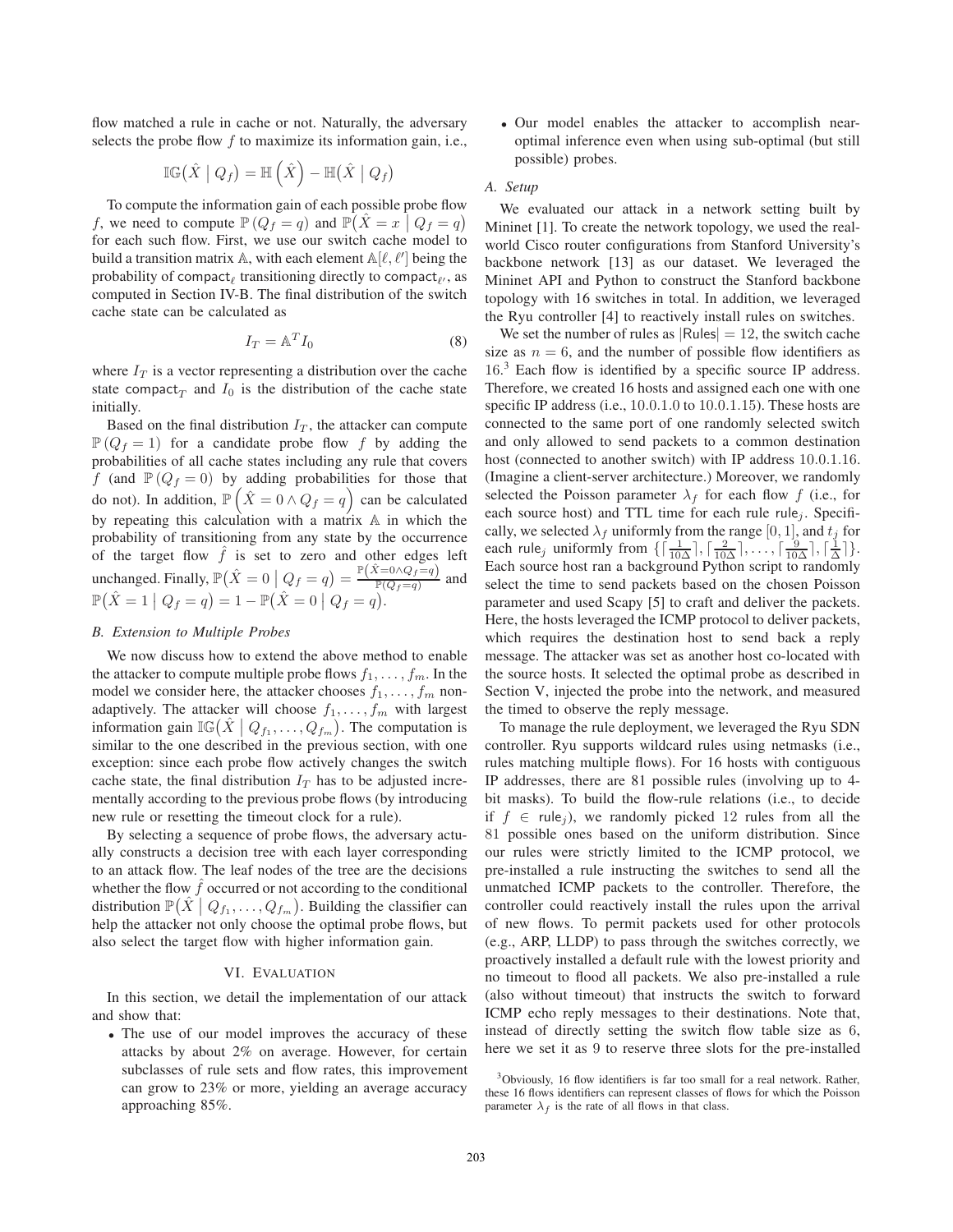rules. Since we used OpenvSwitch [2] and the switch will not evict the rules without timeouts, our pre-installed rules cannot be evicted by new incoming ones. Finally, the target flow  $\hat{f}$  was chosen uniformly from all flows for which the probability of absence is within a specific range (defined by the experiment parameters). We refer to the Poisson parameters, flow-rule relation, and target flow so chosen as a "network configuration."

To implement the attack, we first made the hosts randomly generate packets for a duration of 15 seconds, and then let the attacker choose its probe flow to be either simply the target flow or the flow recommended by our methodology described in Section V. To build our proposed model, we used both MATLAB R2015a and C++. The input of the attack model is the flow-rule relation (i.e., which flows are covered by each rule rule<sub>j</sub>), the Poisson parameter  $\lambda_f$  of each flow f, the switch cache size n, and the TTL time  $t_i$  of each rule rule<sub>j</sub>. Leveraging the techniques described in Section IV-B, the code first generates the transition matrix A of the network model. Then, the state probability distribution given an arbitrary time window can be calculated through Eqn. (8). Based on the switch state distribution, the attacker can compute the information gain of each probe flow as discussed in Section V and select the optimal one. All computations reported here were performed in a server with 2.3GHz cores and 128GB of RAM.

In our test platform, the latency for forwarding a packet that arrived at a switch when a covering rule was already installed was easily distinguishable from the latency when one was not. The mean and standard deviation of the attacker's observation in the former case (i.e., a covering rule was already in the switch) were 0.087ms and 0.021ms, respectively, while the values for the latter case were 4.070ms and 1.806ms. The attacker could easily differentiate these two cases by comparing the observed delay with a threshold (e.g., 1ms).

#### *B. Attack Results*

Because in some network configurations, even the selection of an optimal probe flow  $f$  provides no real information about the target flow  $\hat{f}$ , we limited our attention to network configurations for which our calculated  $\mathbb{P}(\hat{X} = 0 | Q_f = 0) > 0.5$ and  $\mathbb{P}(\hat{X} = 1 \mid Q_f = 1) > 0.5$ . Intuitively, this means that the optimal flow can serve as a detector for the target flow. the optimal flow can serve as a detector for the target flow. (An attacker would presumably not use our detection method on a network configuration not meeting this condition.) Under these conditions, to infer whether the target flow occurred in the last  $T = \left[\frac{15}{\Delta}\right]$  steps, our model-based attacker made its<br>decision by calculating the optimal flow f and returning the decision by calculating the optimal flow  $f$  and returning the result of query  $f$  (i.e.,  $Q_f$ ). Similarly the naive attacker simply returned  $Q_{\hat{f}}$ .

We describe our results by considering two natural cases. In the first, we limit our attention to configurations in which the model-calculated optimal flow  $f \neq f$ , i.e., configurations in which the model attacker and the naive attacker behave differently. The results for these network configurations are shown in Figure 6. Each graph represents 100 random network



(a) Average accuracy based on the probability of absence of target flow



(b) Cumulative distribution function of additive improvement over naive attacker in average accuracy, per network configuration

Fig. 6: Accuracy of compact-model attacker on configurations in which model-calculated optimal probe flow  $f$  is not the target flow. (The second flow queried by the model attacker, in the two-query case, might be  $\hat{f}$ .) Attack is effective if it achieves better accuracy than probing  $\hat{f}$  ("naive attacker").

configurations satisfying this condition. Here, the average accuracy is defined as the ratio of the total number of true positive and true negative cases to the overall number of trials. Each test in the figure was performed 100 times, randomly generating the network packets every time. Figure 6a shows the accuracy of each attacker based on the probability of absence of target flow; as this graph shows, across the spectrum of possibilities, the model-based attacker outperforms the naive attacker by roughly 2% on average. The improvements are somewhat more impressive as the probability of the absence of the target flow  $f$  (in the last  $T$  steps) grows. Indeed, Figure 6b shows the additive improvement in average accuracy allowed by our model per network configuration, over that provided by the naive attack. As shown there, our model permits a 15% or larger improvement in average accuracy for about 20% of network configurations, and for 5% of configurations this improvement exceeds 35%.

A different view on the effectiveness of our model comes in Figure 7. Here, we no longer restrict the configurations considered to those for which the optimal probe  $f$  is different from the target flow  $\hat{f}$ , but instead simply restrict the model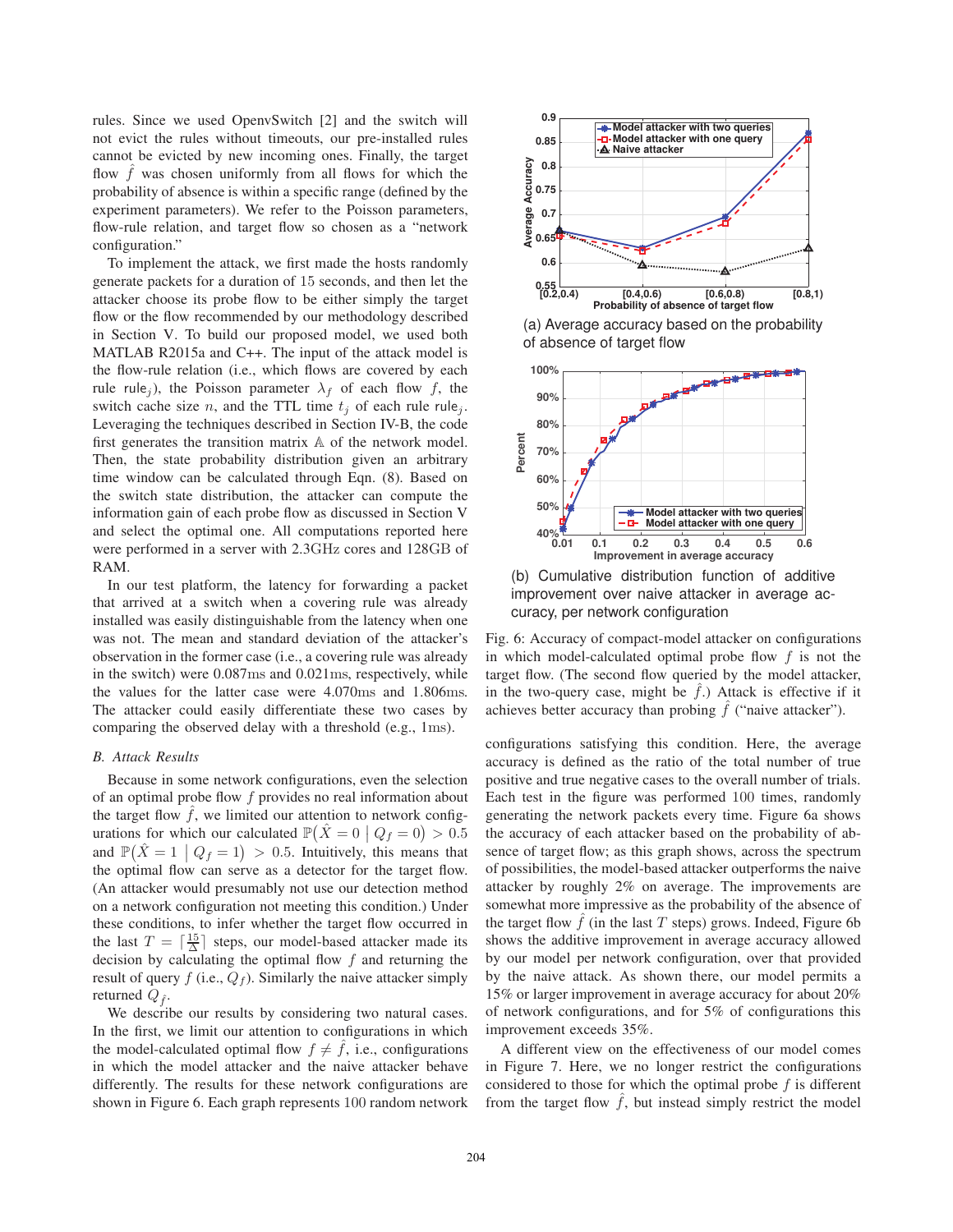

(a) Average accuracy based on the number of rules covering target flow



(b) Average accuracy based on the probability of absence of target flow

Fig. 7: Average accuracy of compact-model attacker, when probing using flow  $f \neq \hat{f}$  that provides the highest information gain, as described in Section V. Attack is effective if it achieves the same or better accuracy as probing  $\hat{f}$  ("naive attacker").

attacker to not query  $\hat{f}$  even if it is the optimal choice. These experiments thus reflect scenarios in which the attacker is precluded from selecting  $\hat{f}$  even if  $\hat{f}$  is the optimal choice, e.g., because forging this flow would raise an alert or because the attacker is at the wrong vantage point to measure the time it would take to route  $\hat{f}$ . In these scenarios, our goal is to do as well as querying  $\hat{f}$  would have been, and as can be seen in these graphs, our model attacker does so. Moreover, it does much better than the random attacker who simply chooses whether the flow occurred based on its a priori probability of having done so, without making any probes to the network.

### VII. DISCUSSION

## *A. Limitations*

Our work demonstrates a novel use of SDN-based timing side-channel attacks and, through the development and evaluation of a model for SDN switches, shows that these attacks can be effective. Our work has several limitations, however.

*1) Reactive rule deployment:* Our model is premised on a reactive model for pulling rules from the controller; i.e., the controller deploys rules only in response to a packet forwarded to it from a switch. However, SDN rule deployment can also be done proactively, not in response to a particular packet.

*2) Consistent rule deployment:* We have modeled an SDN switch to which a controller deploys (only) the highestpriority rule covering a flow that arrives at the switch and for which the switch does not already have a rule covering that flow. Similarly, our model reflects a switch that expires and evicts rules without attention to their overlap with other rules. However, some proposals for deploying/removing rules to/from switches do so more collectively, i.e., managing the rules in aggregate to ensure a type of consistency [16]. For example, the eviction of rules with higher priorities might cause the deletion of overlapping rules with lower priorities.

*3) Scalability:* Though our compact model (Section IV-B) that forms the basis for our experiments is considerably more scalable than our higher-fidelity model (Section IV-A), its ability to scale to large rule sets remains limited. That said, our tests reported here, albeit of limited size, have already revealed interesting facets of rule-set structure that can enable the attacker to conduct flow reconnaissance.

# *B. Countermeasures*

In this section, we propose several possible defenses against this attack and list the benefits and downsides.

*1) Adding delays:* As suggested by Cui et al. [9], switches can delay the first few packets of each flow, even if the flow matches an existing rule in the switch, to hide that it did so. This method is easy to implement, but it increases buffering and the delay suffered by each flow.

*2) Proactive rule setup:* The controller can proactively install all rules on the switch during the setup phase (if there is capacity). Since the matching rules are always in the switch, the attacker cannot infer any information through probing.

*3) Transform rule structure:* Another defense might transform the rule structure by merging or splitting rules, increasing the uncertainty that the adversary faces after probing (our Markov model can serve as a tool to measure the information leakage of the rule structure), while maintaining the same functionality as the original rule policies. This method may steer the system toward more coarse-grained rules, raising the question of the optimal balance between coarse-grained and fine-grained control.

#### VIII. CONCLUSIONS

We introduced a novel flow-reconnaissance attack that can be mounted in SDN networks that use reactive rule installation. By developing a compact Markov model for an SDN switch rule cache state, we showed that an attacker can estimate the distribution over the possible switch states as flows arrive and depart. Our model tackles practical issues such as rule expirations, rule evictions, rules that overlap in the flow identifiers to which they apply, and rule priorities. We showed that our model can improve on naive flow-reconnaissance attacks by around 2% on average and up to 23% in some cases, yielding an overall flow detection accuracy approaching 85%.

**Acknowledgements.** The research was supported in part by NSF grant 1535917 and the Science of Security Lablet at North Carolina State University.